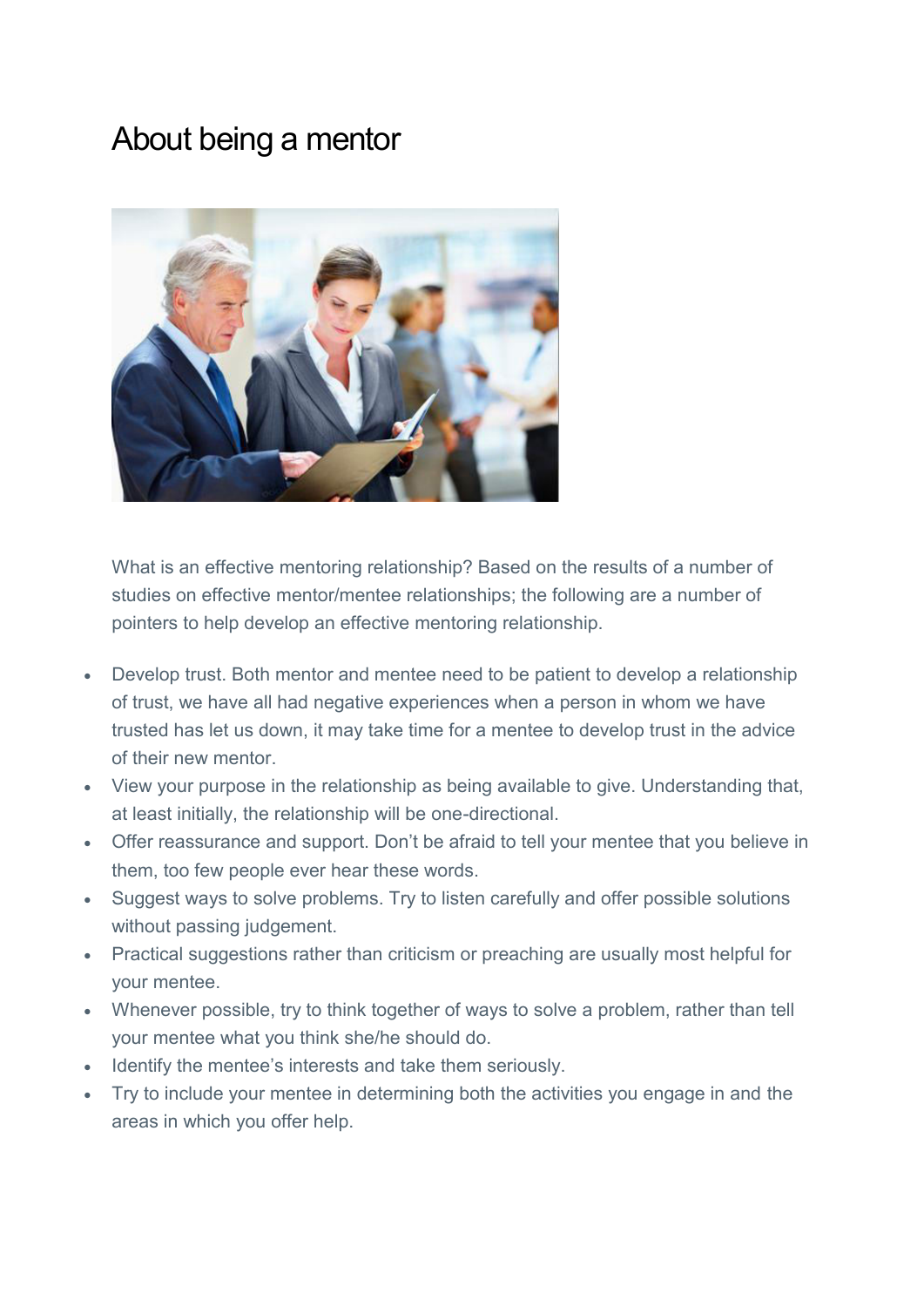- *1. Which areas of mentoring are you strongest?*
- *2. Are there any skill areas where you feel you need development?*

# Types of mentoring



One-to-one mentoring





Telephone mentoring

E-mentoring

- Face-to-face or online **one-to-one mentoring** is the most common sort of mentoring.
- Face-to-face or online **group mentoring** (or peer mentoring) is where a small group of individuals facing the same type of career issues come together either face to face or online to discuss their challenges.
- **Telephone mentoring** can be used to complement online or face to face mentoring or can be the only form of mentoring contact.
- **E-mentoring** this uses tools like Skype and can be used on its own or to supplement other forms of mentoring.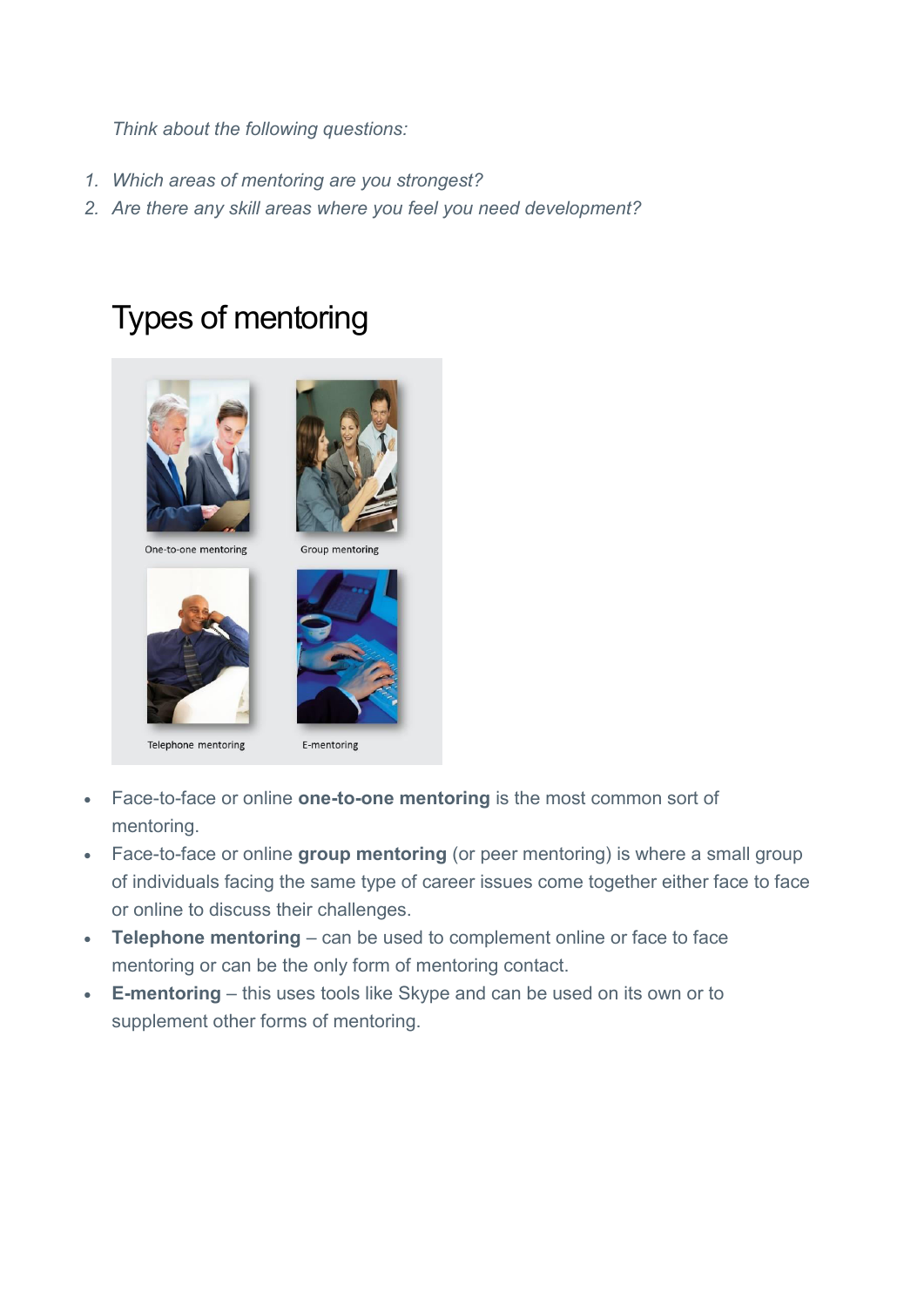- *1. What type of mentoring are you most comfortable with?*
- *2. How will you discern the best type for your mentee*

## Being an effective mentor



 Do not force the mentee to talk about personal issues. Delving into your mentee's personal or family life, particularly early in the relationship, is usually not productive. If your mentee resists sharing information don't push. Silence does not necessarily mean rejection. It's important not to measure a relationship's success by the extent of the mentee's disclosure.

 On the other hand, you may be surprised by how much your mentee shares with you early on without any prompting or enquiry from you. It's important to determine why this information is being given so early and fully. There is the possibility your mentee may be testing you to see if you are "shockproof".

 Have realistic expectations. Many mentors get discouraged when they feel their mentees aren't "turning their lives around" or making huge improvements. Although you certainly will have an impact on your mentee, it is unlikely that she / he will be totally transformed by this relationship. Gains may seem small but they are none the less signs of progress. Adjusting your expectations and understanding that your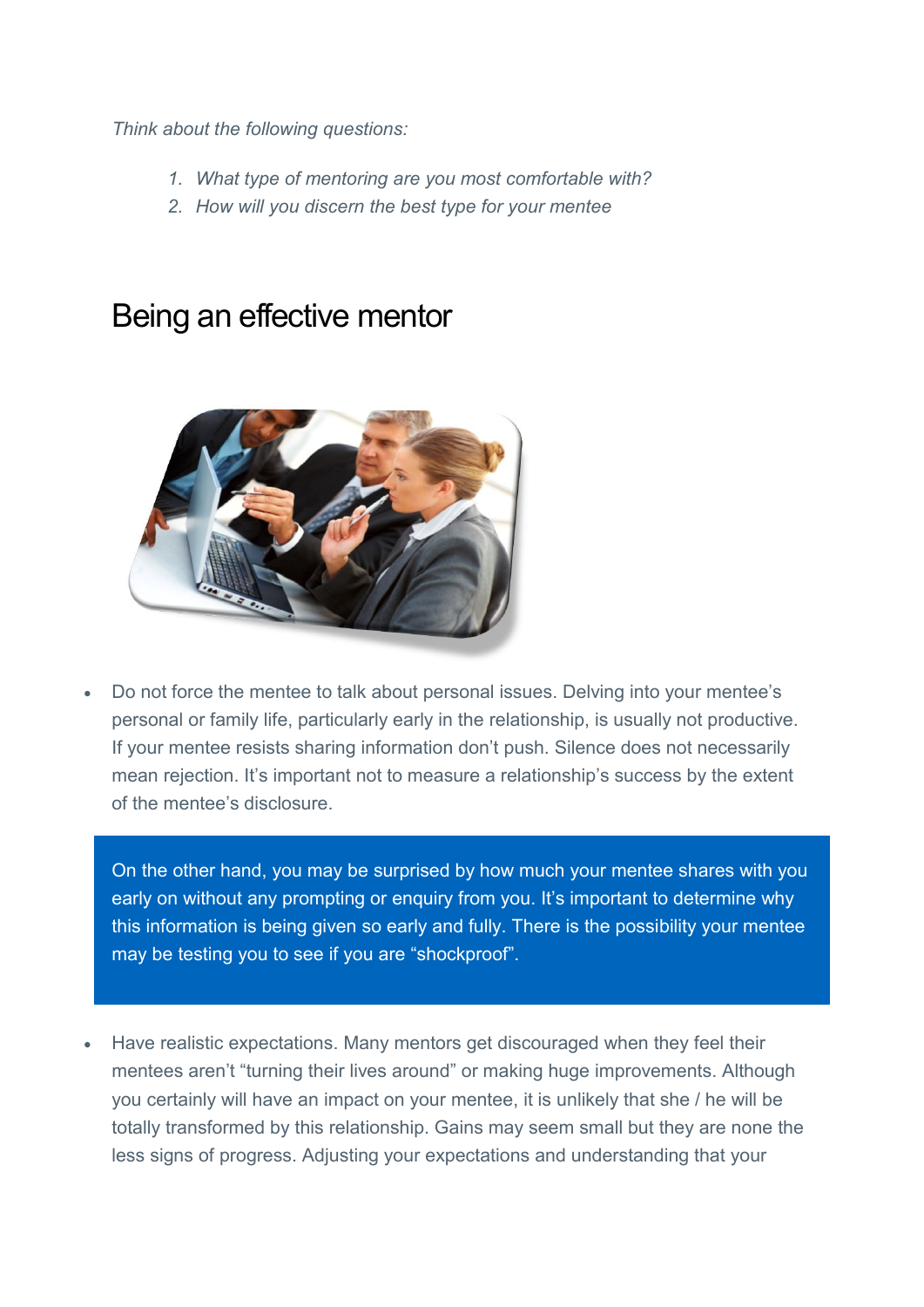mentee may not always express gratitude directly will help prevent mentor "burnout" and frustration.

 Try to relate to your mentee's personal experiences. Although you may not have faced the same problems as your mentee, try to remember some of the difficulties you have had within your life.

Attempt to understand your mentee's family, social class and culture.

# **Confidentiality**



Confidentiality underpins the mentoring relationship. Everything discussed in the mentoring session is confidential. The exceptions are when legal obligations compel the mentor (or the mentee) to report any criminal activities, any misconduct, or any potential danger. This should be made clear at the start of the relationship. Where for the benefit of the

mentee the mentor feels obliged to raise a concern they should seek permission from the mentee before doing so.

*Think about the following questions:* 

- *1. How will you establish a clear understanding about confidentiality?*
- *2. How will you record information safely and securely?*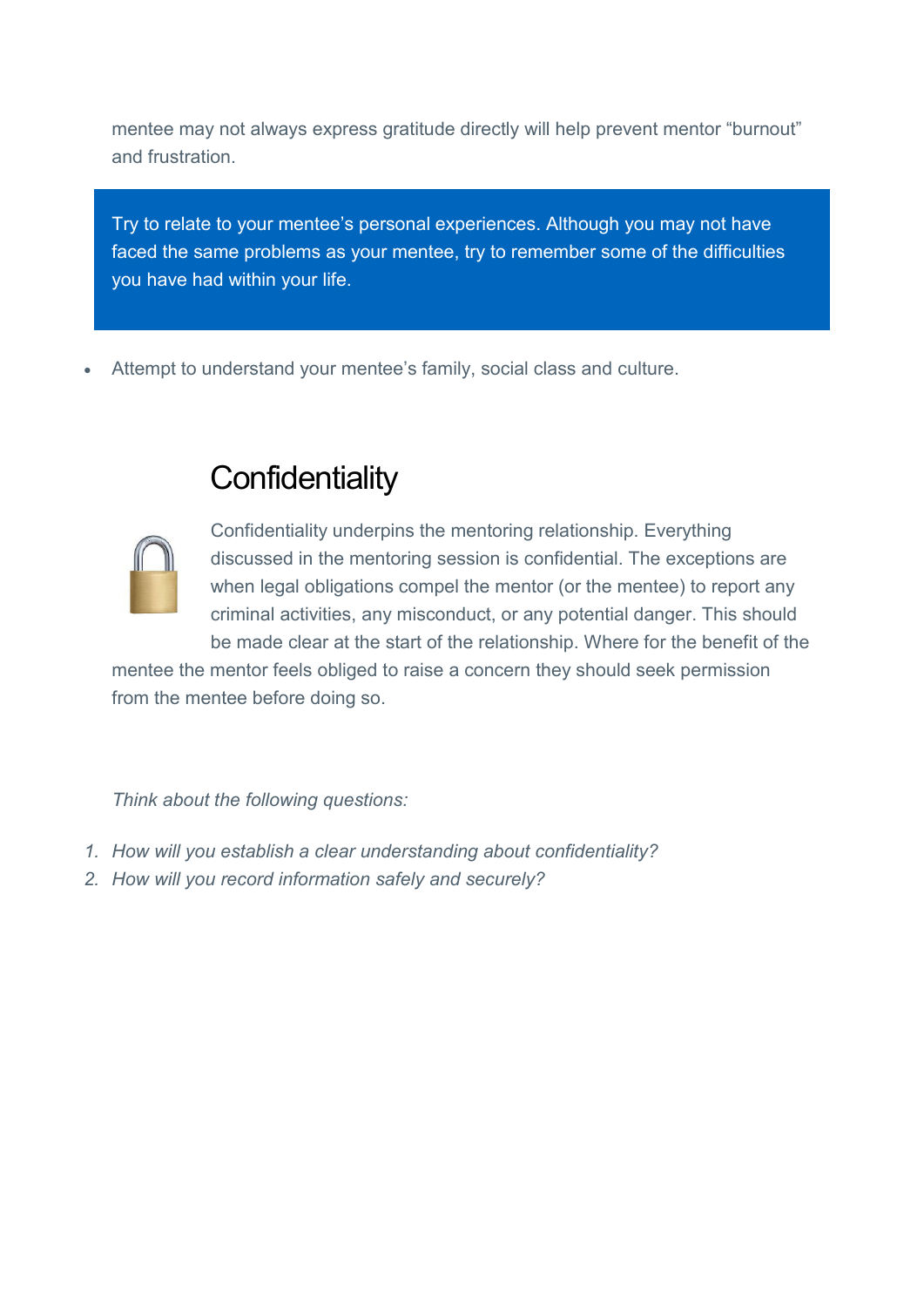#### Your first discussion with your mentee



The relationship that evolves between you and your mentee over a period of time is crucial to the success of the mentoring journey. Although your mentee will control what you get out of the relationship, you are the guardian of the relationship because of your experience and knowledge.

**Your first discussion is vital because it will set the tone of the relationship. Ideally, this will get off to a swift and productive start.** 

Please encourage your mentee to refer to their specific goals for this mentoring relationship that they set in their proposal.

**This is very important as it provides a framework for both of you to work within, and a way to assess the mentee's progress. You can both refer to these goals throughout your mentoring process.** 

You might feel a bit uncertain about your first discussion with this mentee but don't worry about it – a lot of people do.

**Remember: if you don't hit it off straight away, don't panic. It takes time to build a relationship and it will get easier the more you interact because you will build trust and get to know each other.**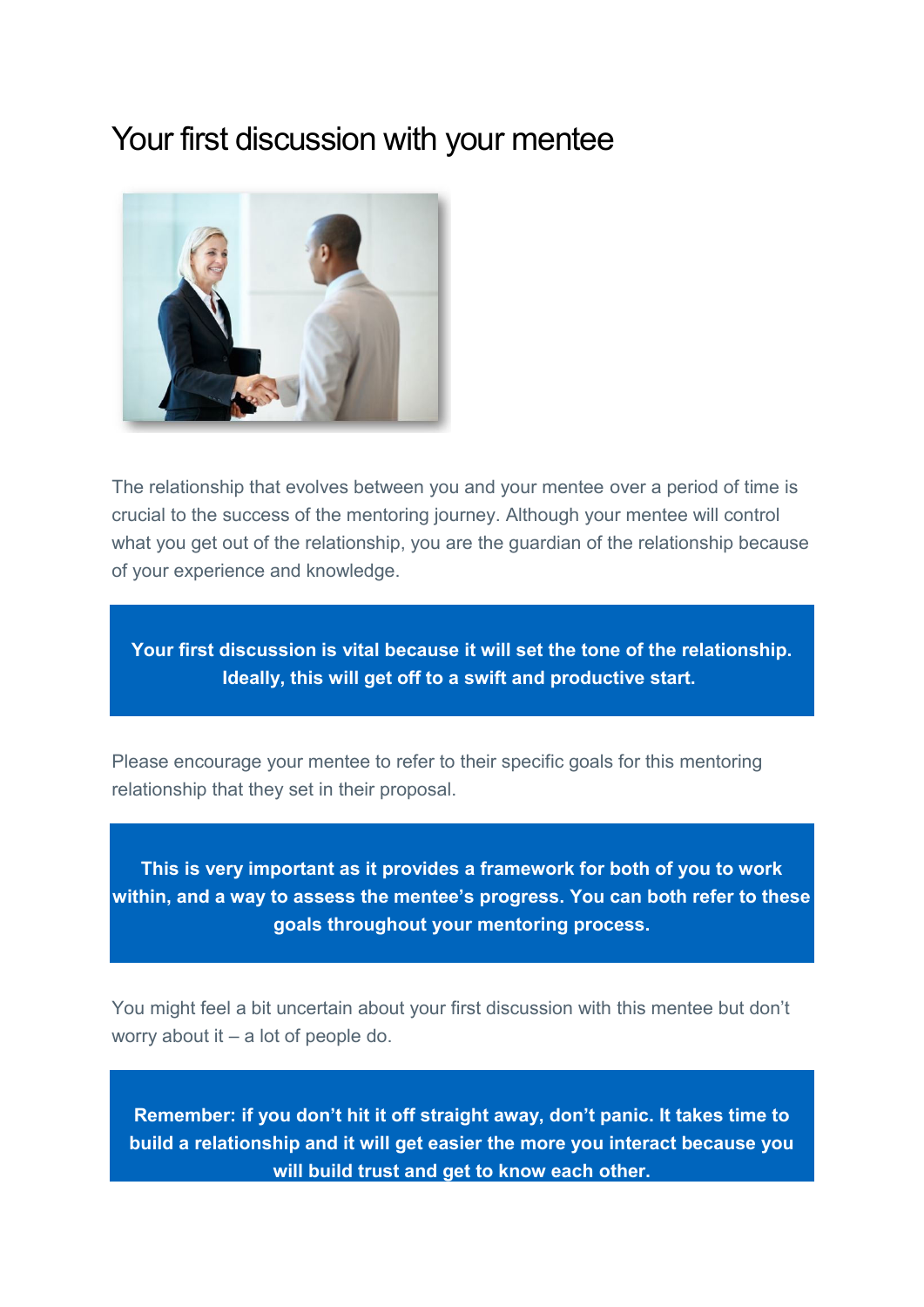- *1. What are your expectations of your first discussion?*
- *2. Are they realistic?*
- *3. What can you do to maximise the effectiveness of that first discussion?*

## Twenty questions for mentees

Here are 20 questions that we might expect a mentor to use:

- 1. What will give you the most value from today's session?
- 2. What do you want to focus on today?
- 3. What is keeping you awake at night?
- 4. What is your present situation in detail?
- 5. What is working well?
- 6. What is happening that tells you that you have a problem?
- 7. What do you have control over?
- 8. What strengths and resources do you bring to this situation?
- 9. Where do you want to be a year from now? How will you measure your success?
- 10. What would your solution be?
- 11. What do you not know about this situation/project? How could you find out?
- 12. If you improve one thing you do, what change would make the biggest improvement to your performance?
- 13. What would you do if you knew you couldn't fail?
- 14. What do you enjoy about what you do?
- 15. What might you be overlooking?
- 16. Has anyone else done this before?
- 17. What have you learned from this?
- 18. What will you do differently next time?
- 19. What did you do well?
- 20. What will you do next?